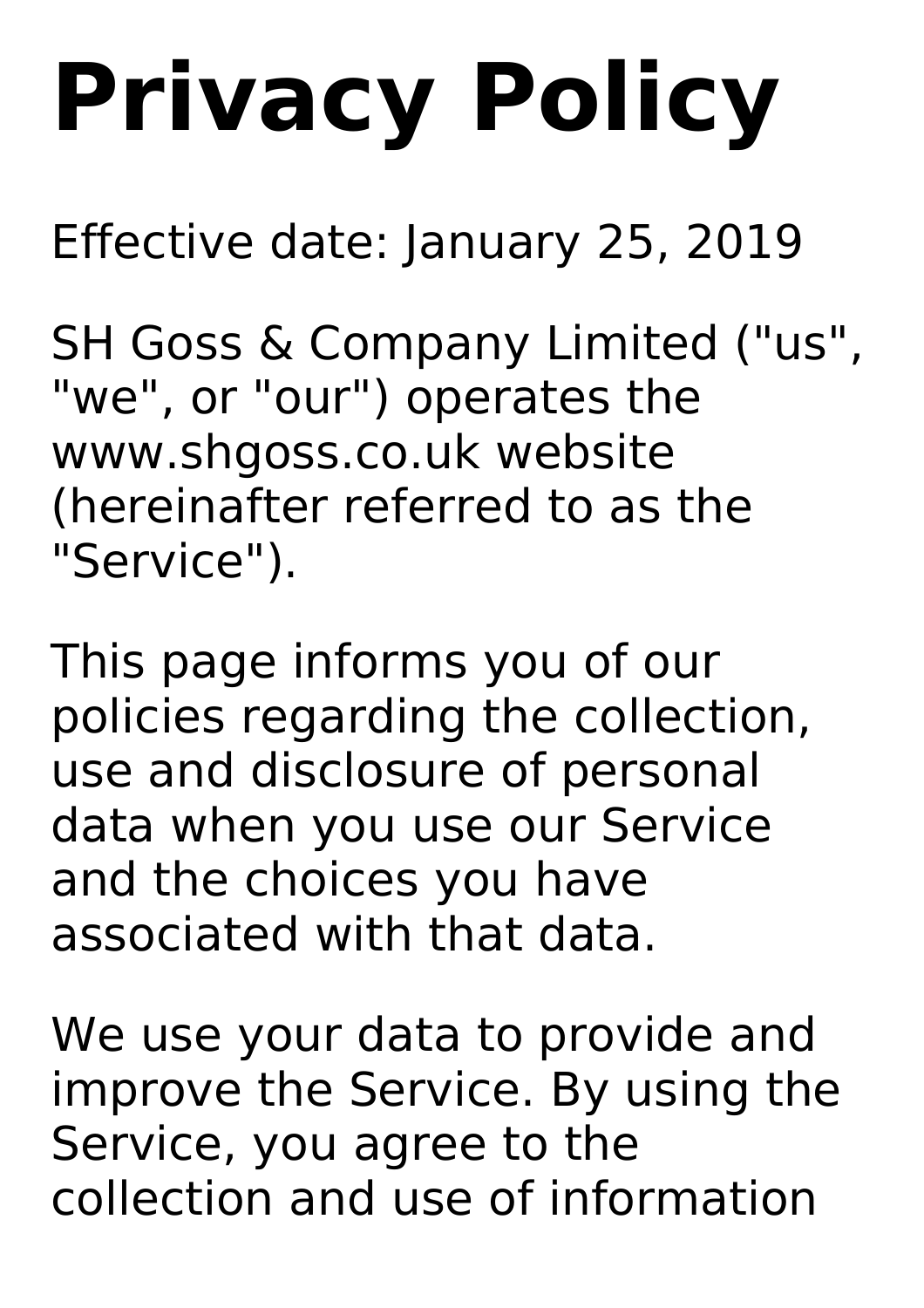in accordance with this policy. Unless otherwise defined in this Privacy Policy, the terms used in this Privacy Policy have the same meanings as in our Terms and Conditions, accessible from www.shgoss.co.uk

### **Definitions**

#### **Service**

Service is the www.shgoss.co.uk website operated by SH Goss & Company Limited

#### **Personal Data**

Personal Data means data about a living individual who can be identified from those data (or from those and other information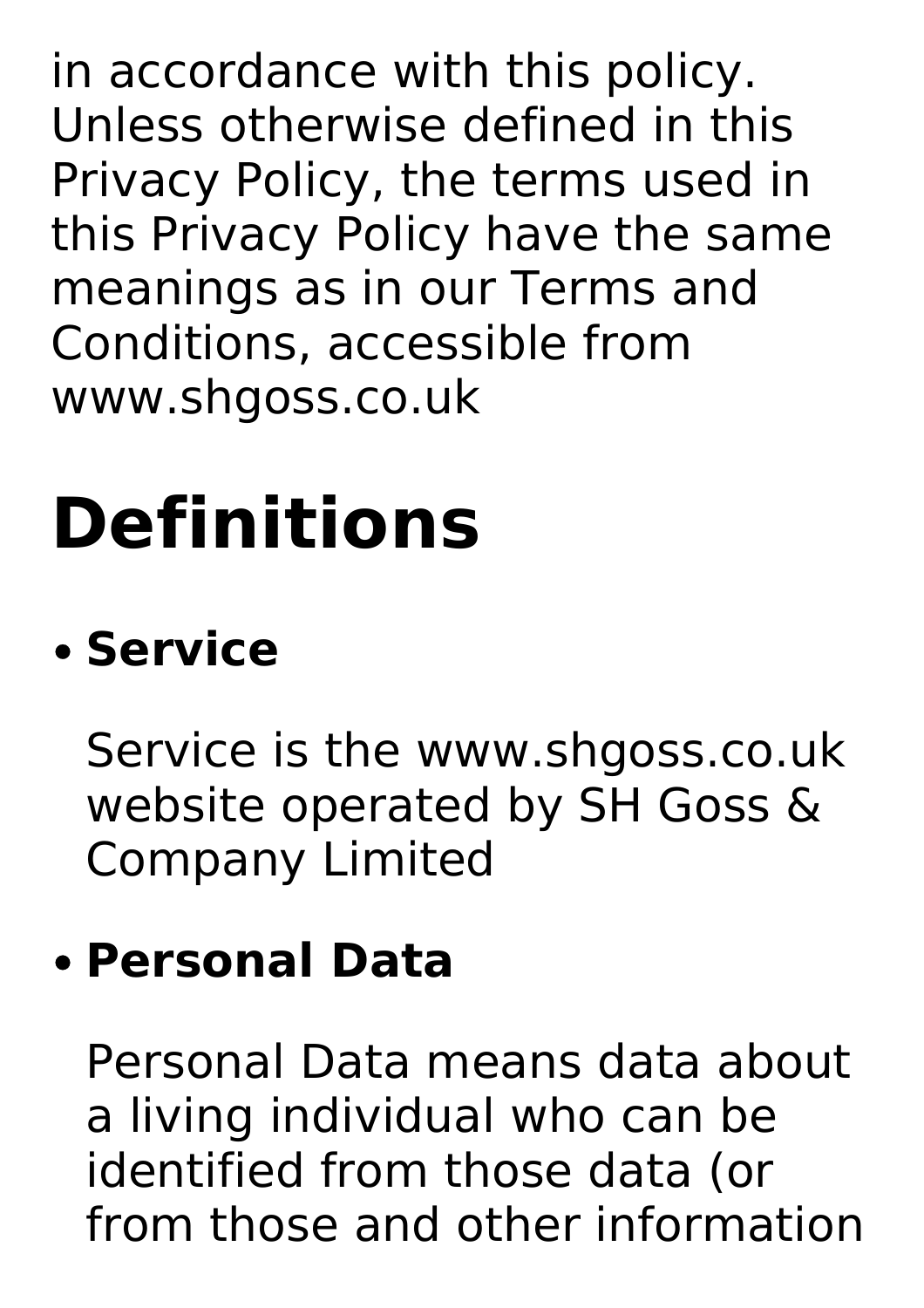either in our possession or likely to come into our possession).

#### **Usage Data**

Usage Data is data collected automatically either generated by the use of the Service or from the Service infrastructure itself (for example, the duration of a page visit).

#### **Cookies**

Cookies are small files stored on your device (computer or mobile device).

#### **Data Controller**

Data Controller means the natural or legal person who (either alone or jointly or in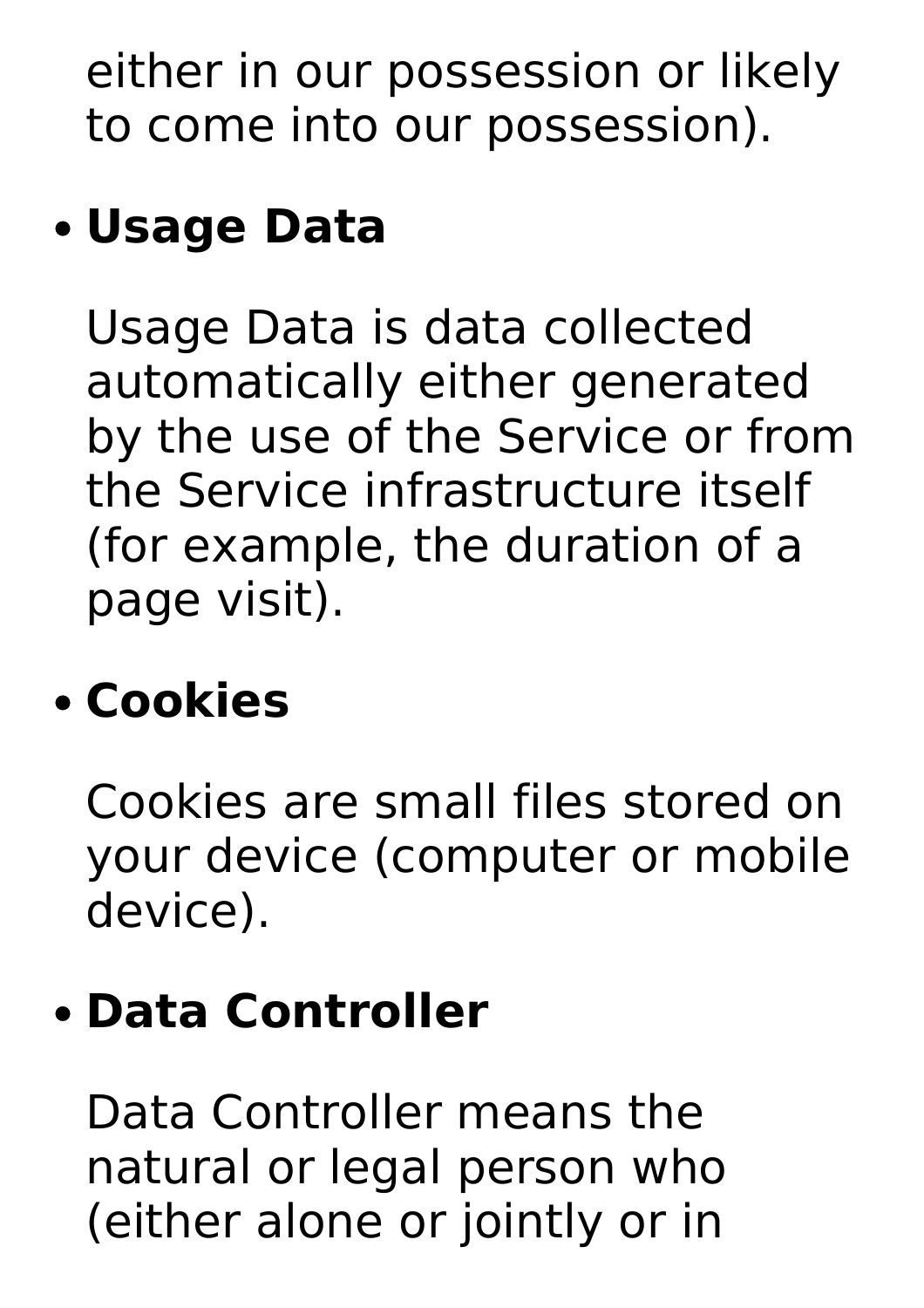common with other persons) determines the purposes for which and the manner in which any personal information are, or are to be, processed.

For the purpose of this Privacy Policy, we are a Data Controller of your Personal Data.

#### **Data Processors (or Service Providers)**

Data Processor (or Service Provider) means any natural or legal person who processes the data on behalf of the Data Controller.

We may use the services of various Service Providers in order to process your data more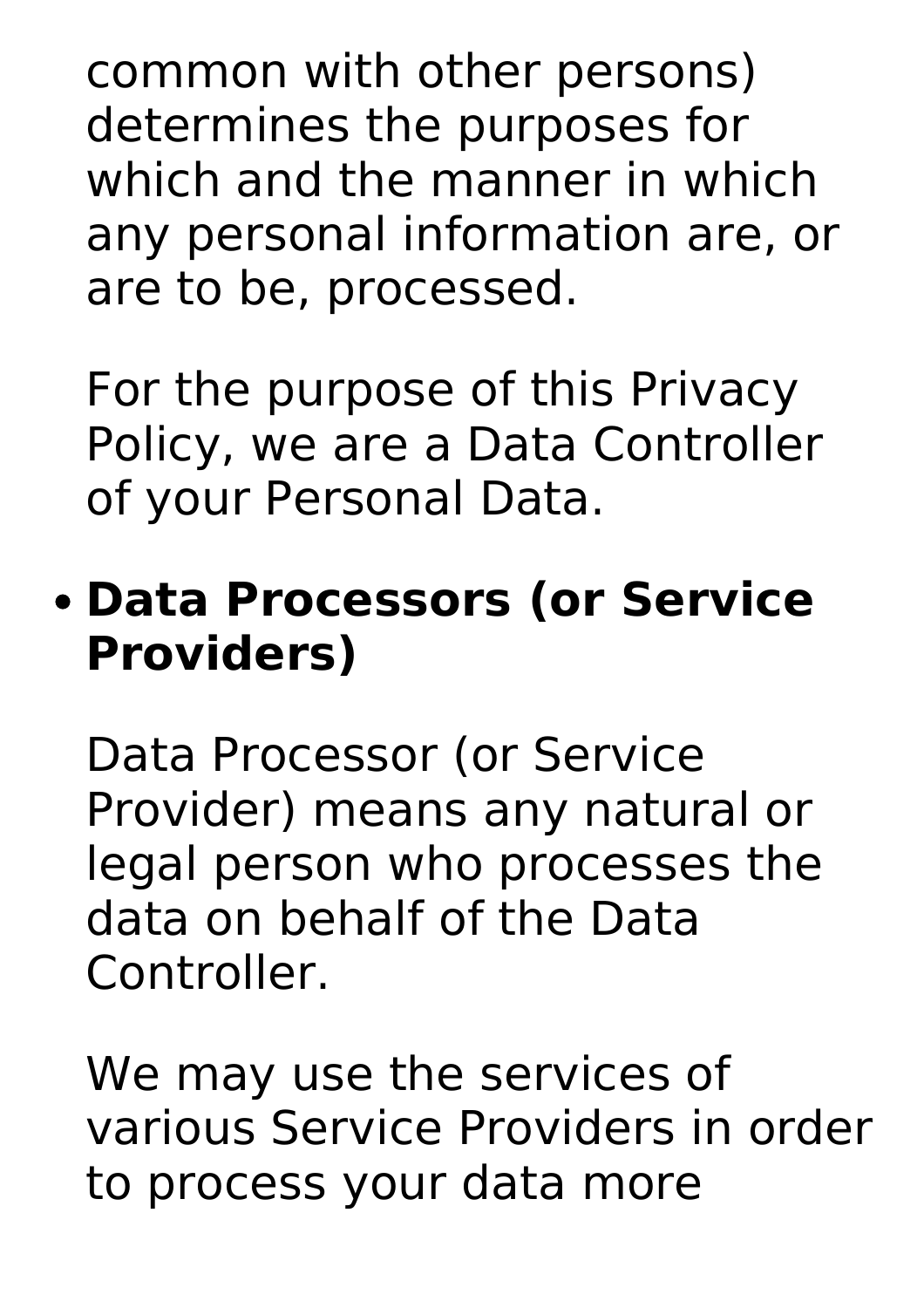effectively.

#### **Data Subject (or User)**

Data Subject is any living individual who is using our Service and is the subject of Personal Data.

### **Information Collection and Use**

We collect several different types of information for various purposes to provide and improve our Service to you.

#### **Types of Data Collected**

**Personal Data**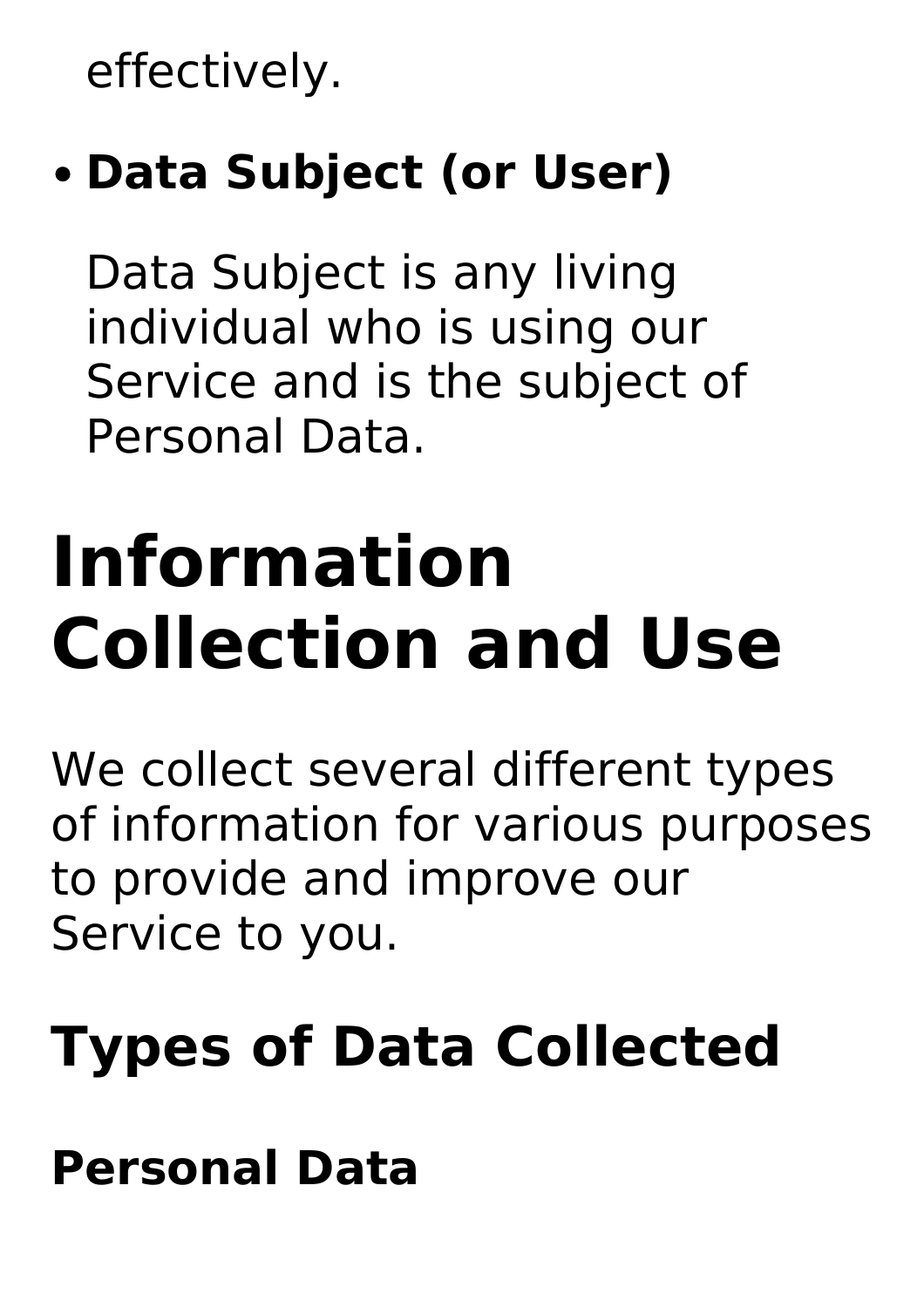While using our Service, we may ask you to provide us with certain personally identifiable information that can be used to contact or identify you ("Personal Data"). Personally identifiable information may include, but is not limited to:

- Email address
- First name and last name
- Phone number
- Cookies and Usage Data

We may use your Personal Data to contact you with newsletters, marketing or promotional materials and other information that may be of interest to you. You may opt out of receiving any, or all, of these communications from us by following the unsubscribe link or the instructions provided in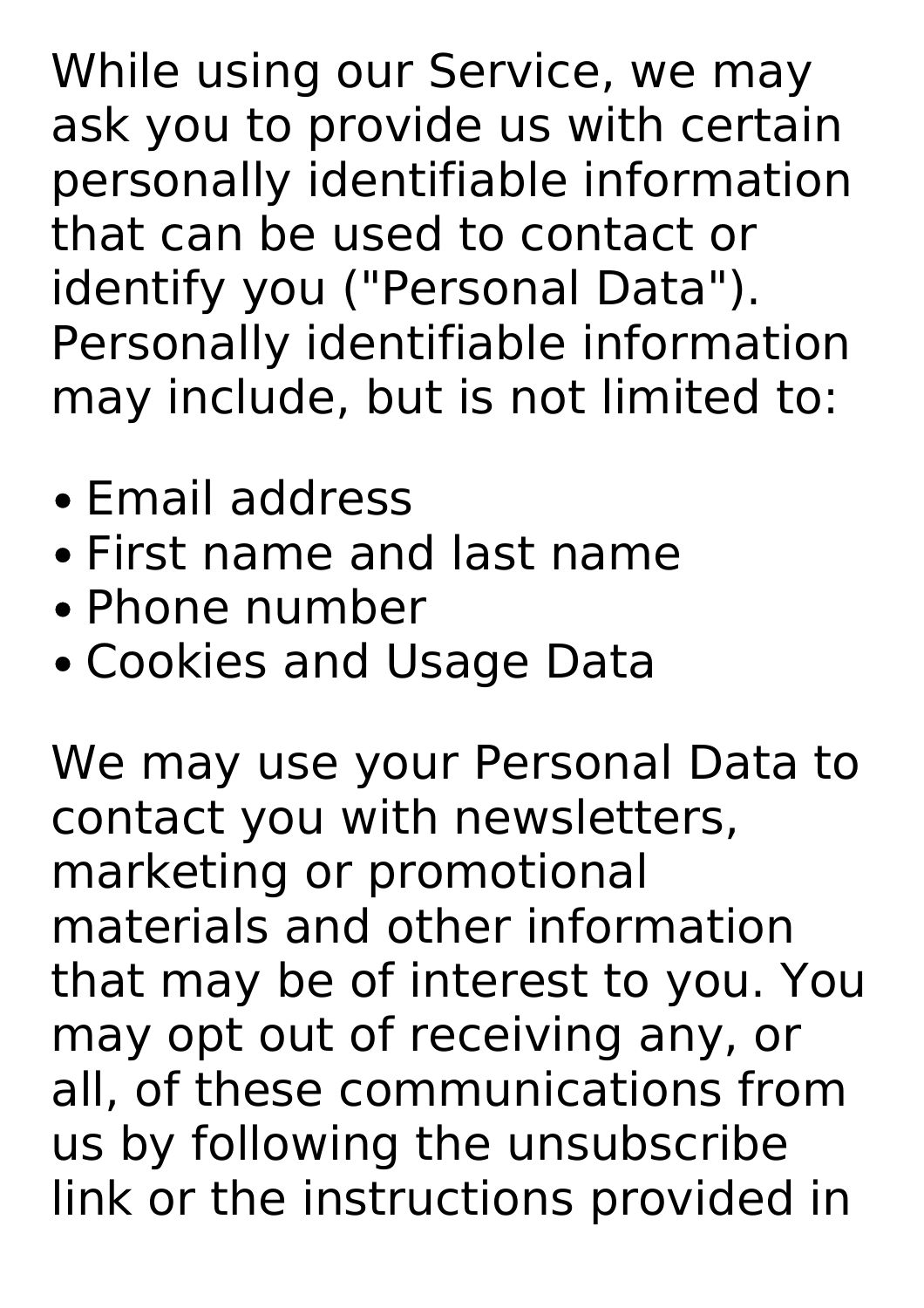#### any email we send.

#### **Usage Data**

We may also collect information on how the Service is accessed and used ("Usage Data"). This Usage Data may include information such as your computer's Internet Protocol address (e.g. IP address), browser type, browser version, the pages of our Service that you visit, the time and date of your visit, the time spent on those pages, unique device identifiers and other diagnostic data.

#### **Tracking & Cookies Data**

We use cookies and similar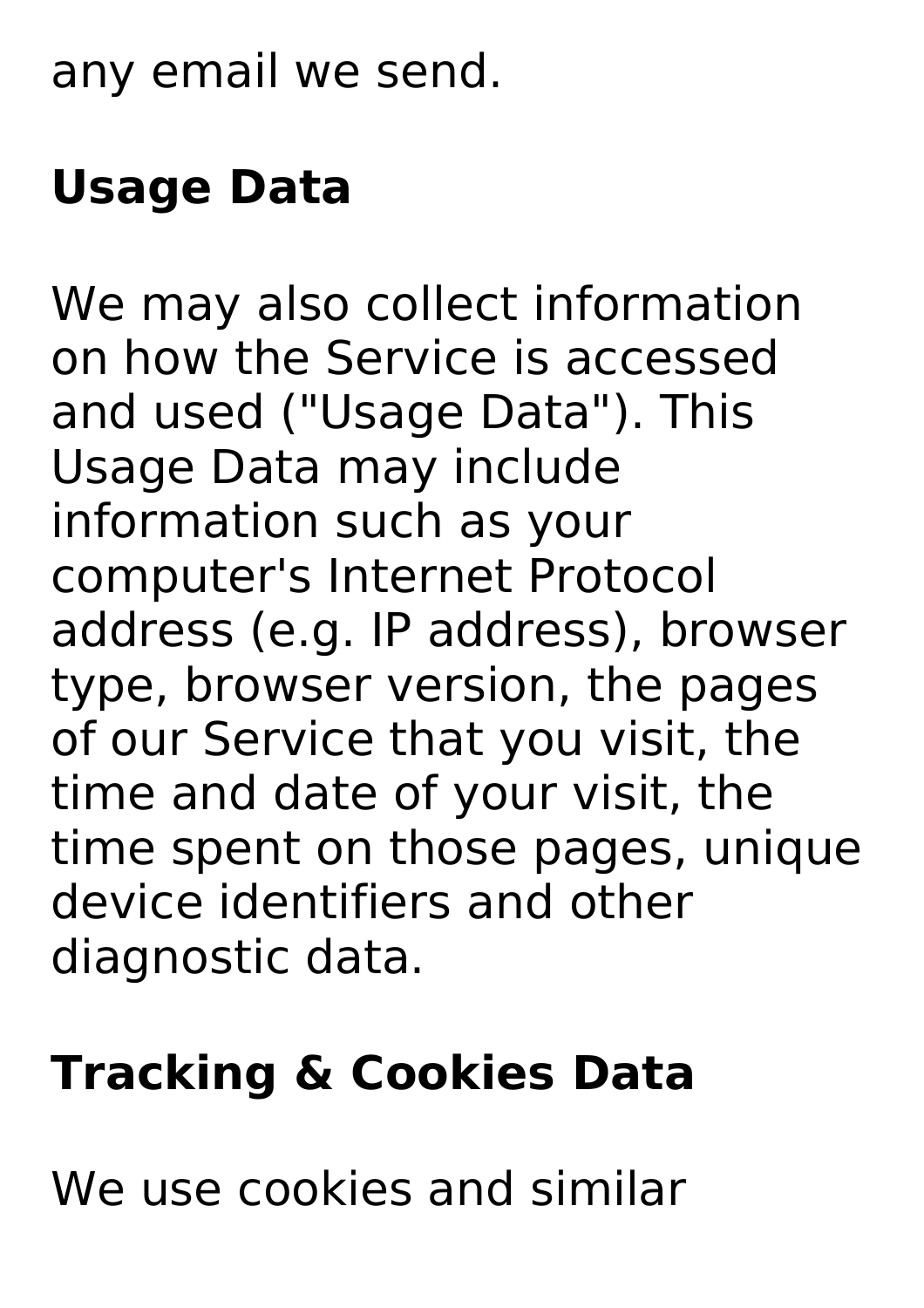tracking technologies to track the activity on our Service and we hold certain information.

Cookies are files with a small amount of data which may include an anonymous unique identifier. Cookies are sent to your browser from a website and stored on your device. Other tracking technologies are also used such as beacons, tags and scripts to collect and track information and to improve and analyse our Service.

You can instruct your browser to refuse all cookies or to indicate when a cookie is being sent. However, if you do not accept cookies, you may not be able to use some portions of our Service.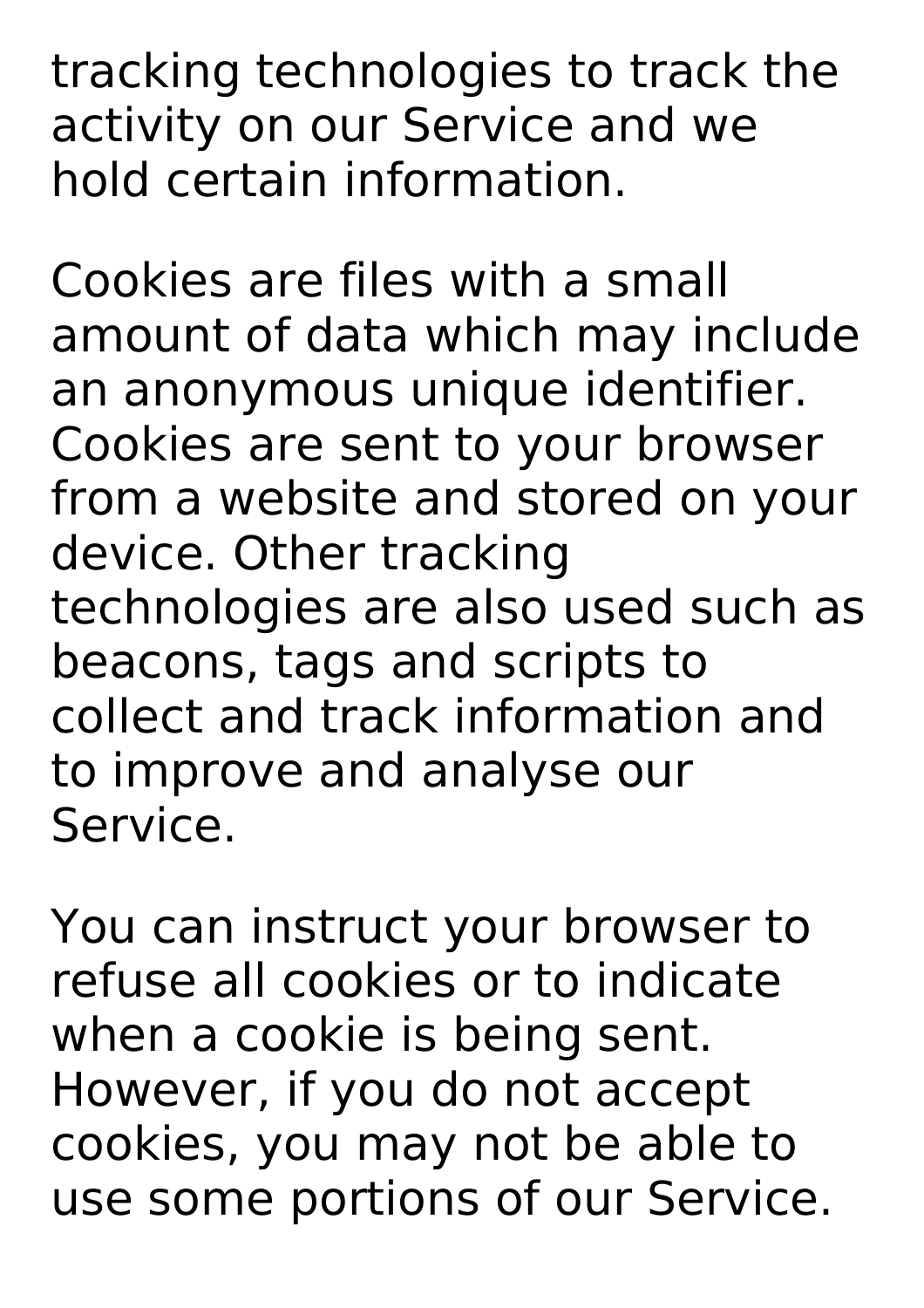Examples of Cookies we use:

- **Session Cookies.** We use Session Cookies to operate our Service.
- **Preference Cookies.** We use Preference Cookies to remember your preferences and various settings.
- **Security Cookies.** We use Security Cookies for security purposes.

### **Use of Data**

SH Goss & Company Limited uses the collected data for various purposes:

- To provide and maintain our Service
- To notify you about changes to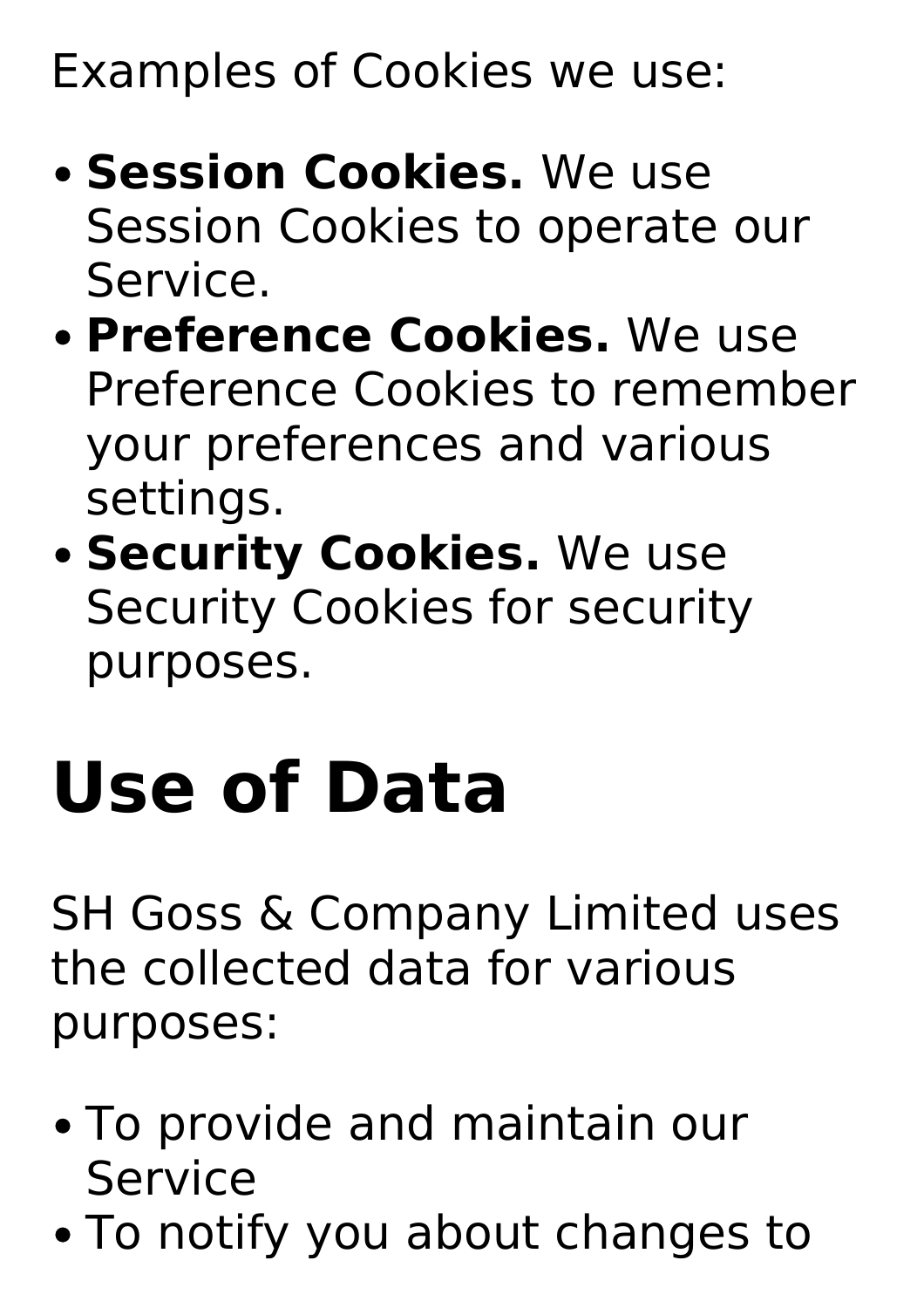our Service

- To allow you to participate in interactive features of our Service when you choose to do so
- To provide customer support
- To gather analysis or valuable information so that we can improve our Service
- To monitor the usage of our Service
- To detect, prevent and address technical issues
- To provide you with news, special offers and general information about other goods, services and events which we offer that are similar to those that you have already purchased or enquired about unless you have opted not to receive such information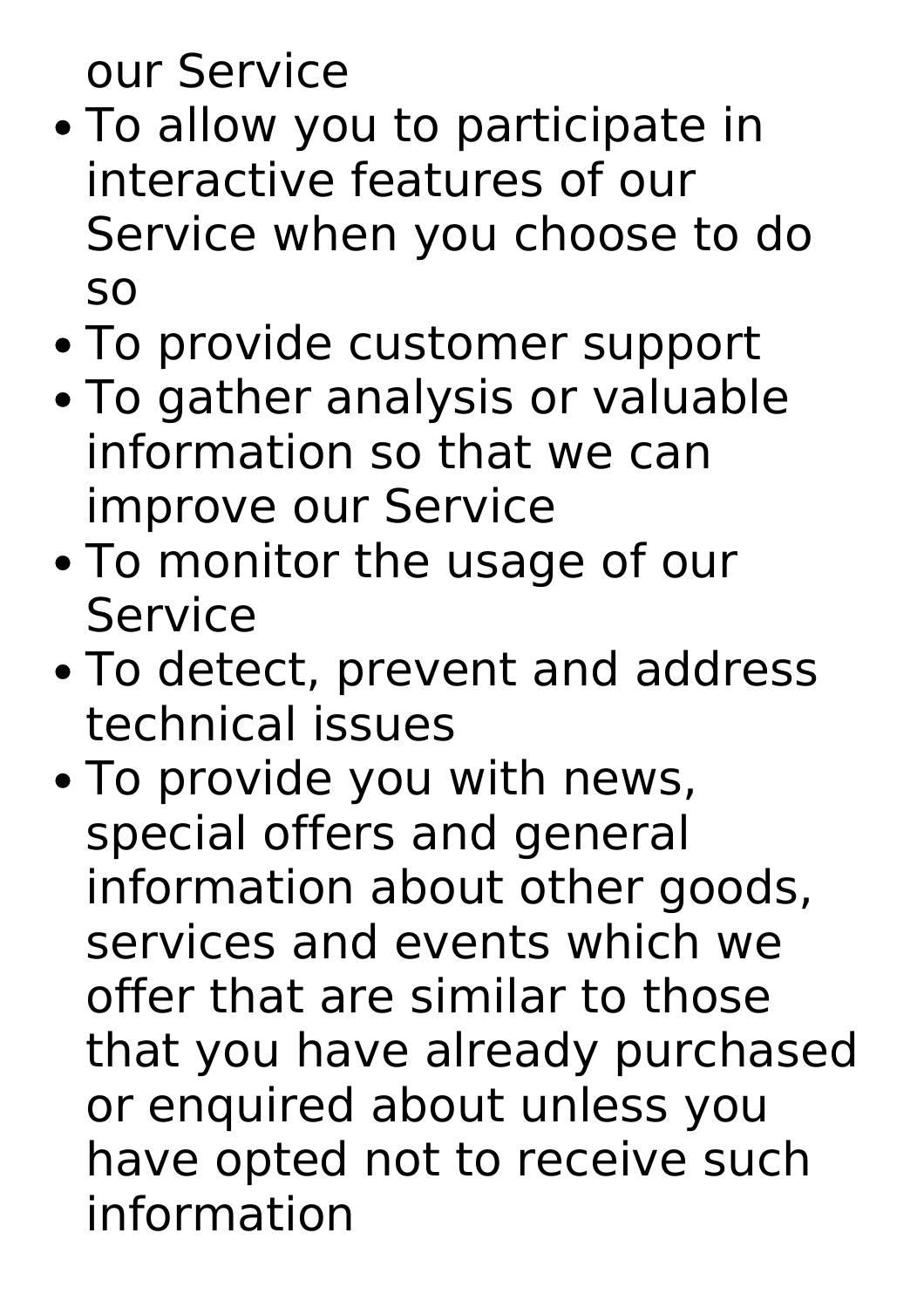#### **Legal Basis for Processing Personal Data under the General Data Protection Regulation (GDPR)**

If you are from the European Economic Area (EEA), SH Goss & Company Limited legal basis for collecting and using the personal information described in this Privacy Policy depends on the Personal Data we collect and the specific context in which we collect it.

SH Goss & Company Limited may process your Personal Data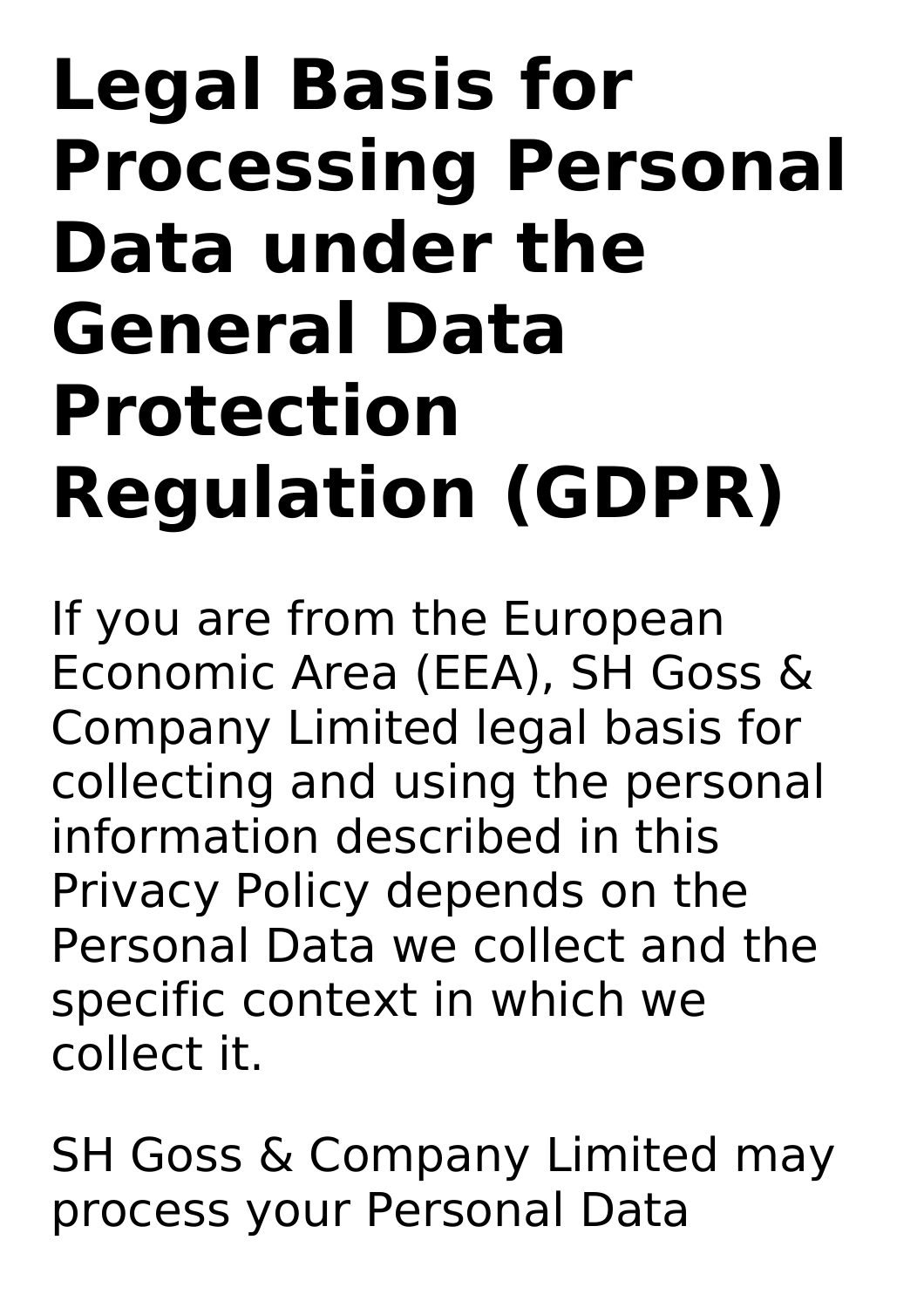#### because:

- We need to perform a contract with you
- You have given us permission to do so
- The processing is in our legitimate interests and it is not overridden by your rights
- To comply with the law

### **Retention of Data**

SH Goss & Company Limited will retain your Personal Data only for as long as is necessary for the purposes set out in this Privacy Policy. We will retain and use your Personal Data to the extent necessary to comply with our legal obligations (for example, if we are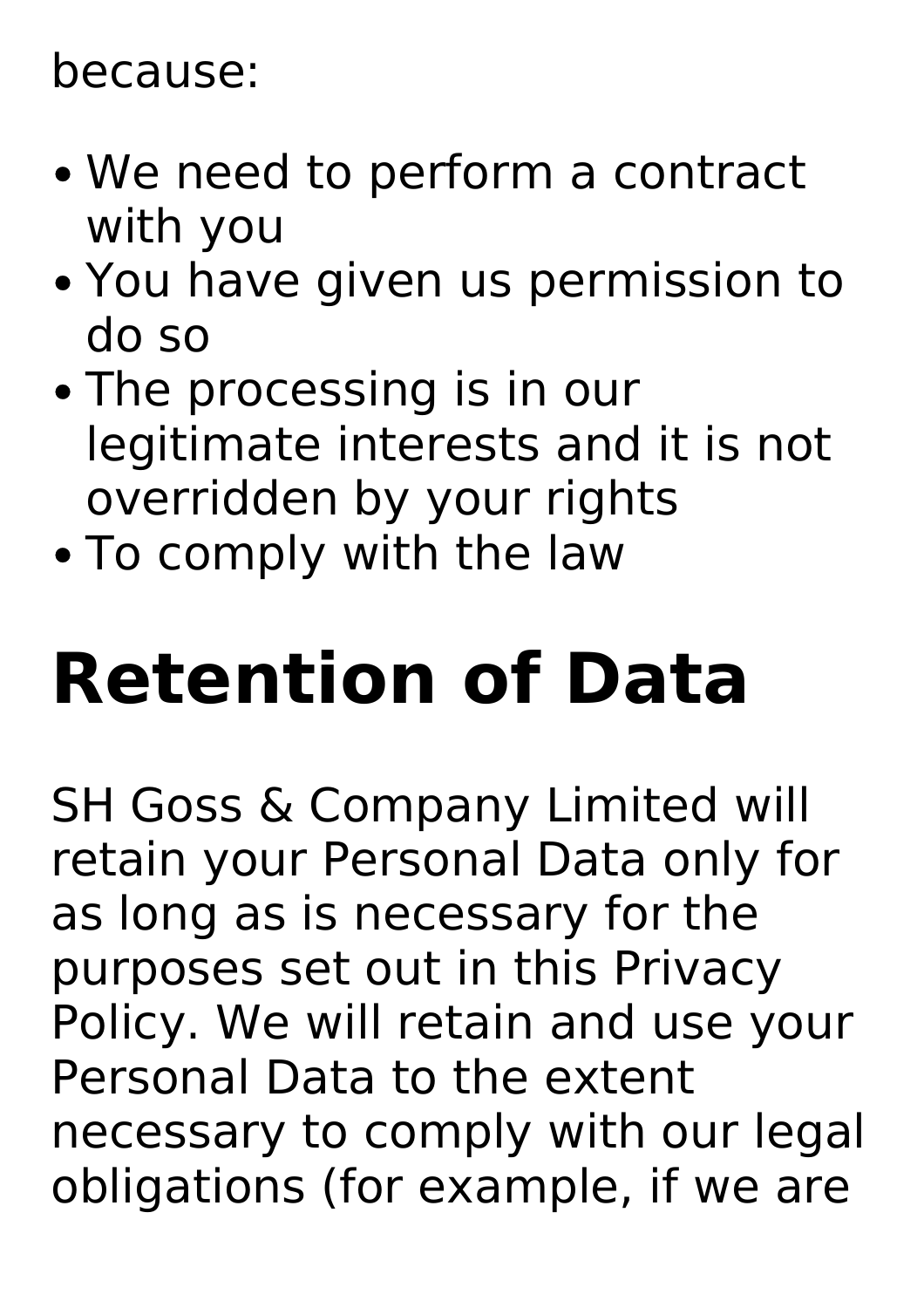required to retain your data to comply with applicable laws), resolve disputes and enforce our legal agreements and policies.

SH Goss & Company Limited will also retain Usage Data for internal analysis purposes. Usage Data is generally retained for a shorter period of time, except when this data is used to strengthen the security or to improve the functionality of our Service, or we are legally obligated to retain this data for longer periods.

### **Transfer of Data**

Your information, including Personal Data, may be transferred to — and maintained on —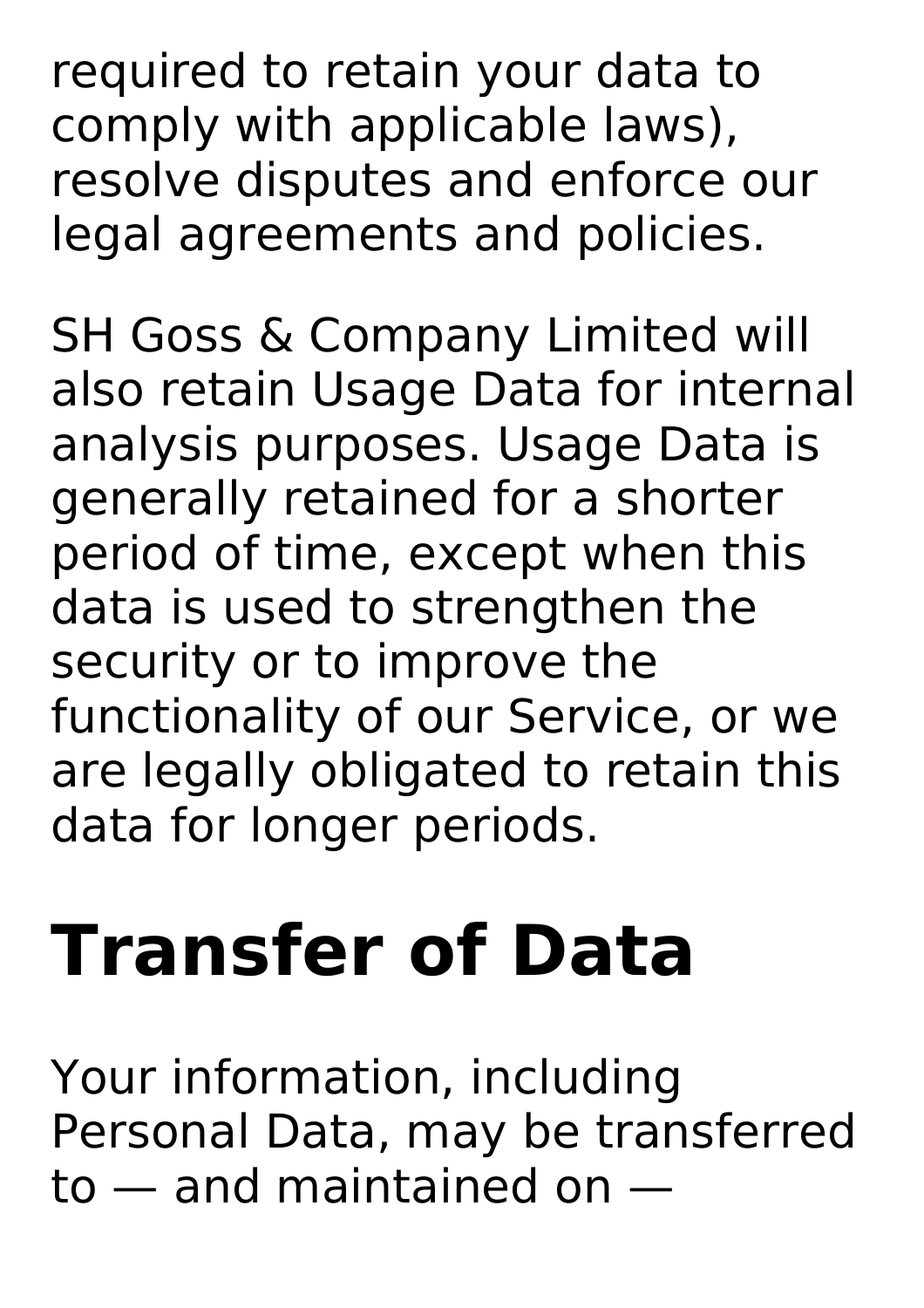computers located outside of your state, province, country or other governmental jurisdiction where the data protection laws may differ from those of your jurisdiction.

If you are located outside United Kingdom and choose to provide information to us, please note that we transfer the data, including Personal Data, to United Kingdom and process it there.

Your consent to this Privacy Policy followed by your submission of such information represents your agreement to that transfer.

SH Goss & Company Limited will take all the steps reasonably necessary to ensure that your data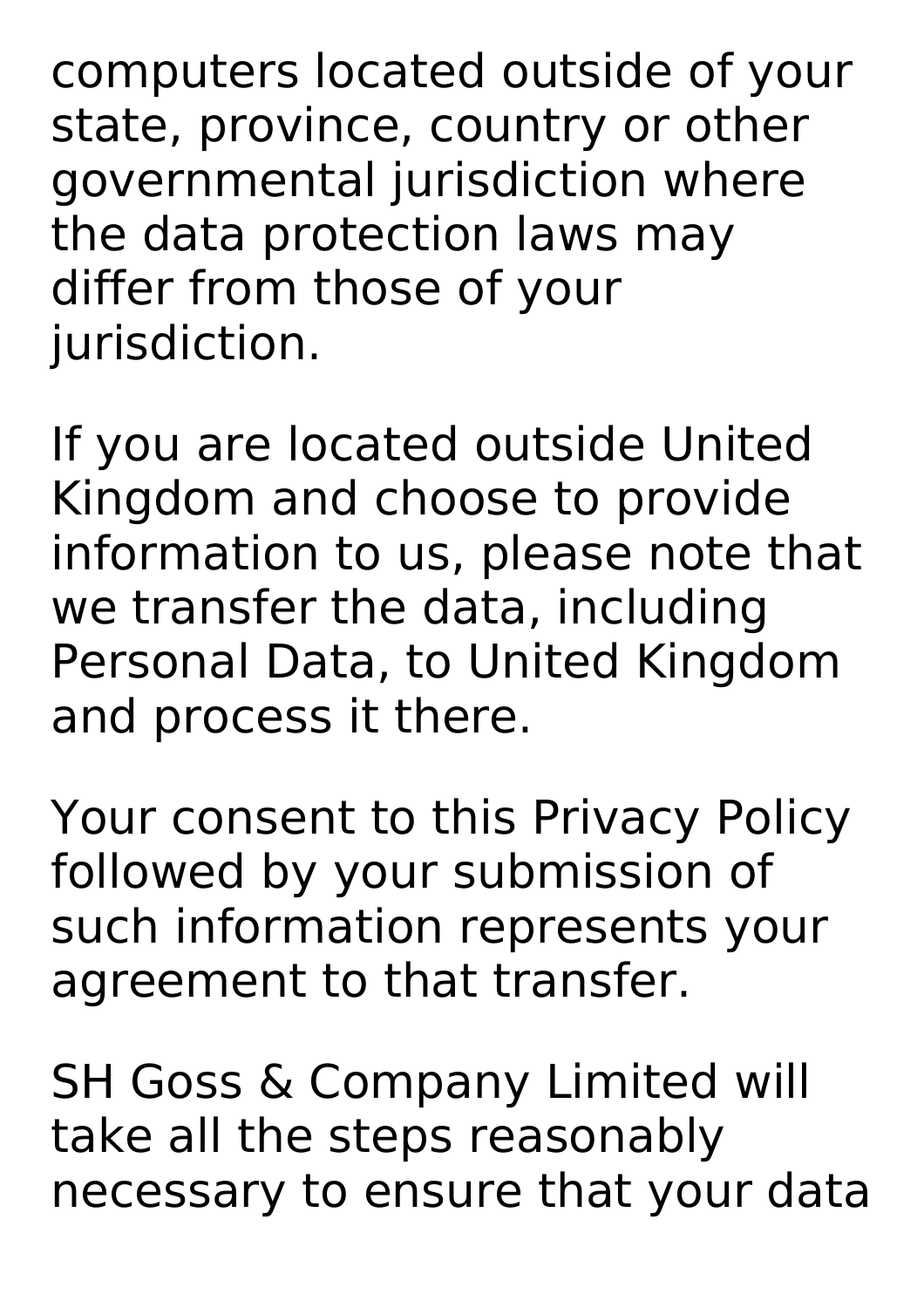is treated securely and in accordance with this Privacy Policy and no transfer of your Personal Data will take place to an organisation or a country unless there are adequate controls in place including the security of your data and other personal information.

# **Disclosure of Data Business Transaction**

If SH Goss & Company Limited is involved in a merger, acquisition or asset sale, your Personal Data may be transferred. We will provide notice before your Personal Data is transferred and becomes subject to a different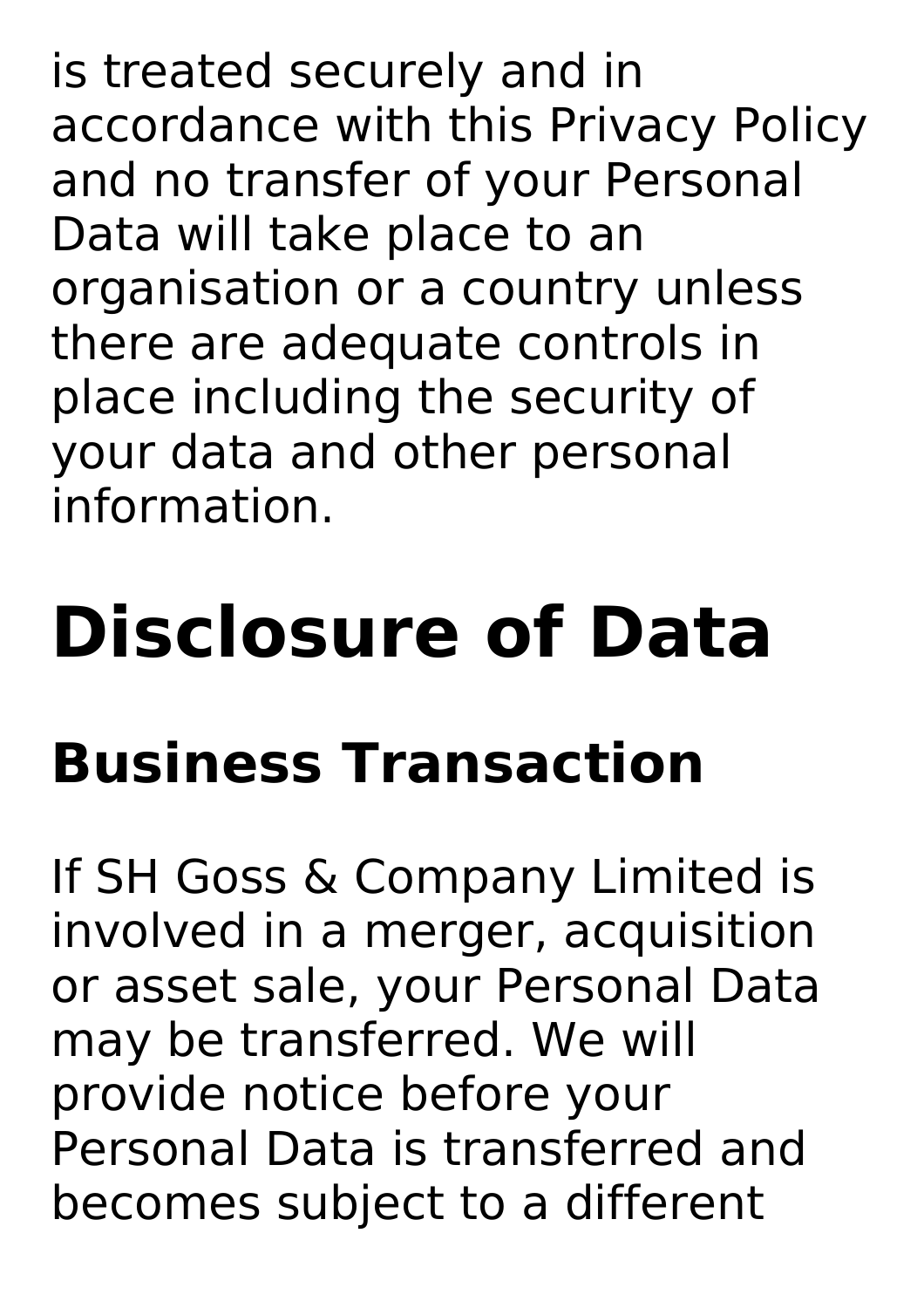Privacy Policy.

#### **Disclosure for Law Enforcement**

Under certain circumstances, SH Goss & Company Limited may be required to disclose your Personal Data if required to do so by law or in response to valid requests by public authorities (e.g. a court or a government agency).

#### **Legal Requirements**

SH Goss & Company Limited may disclose your Personal Data in the good faith belief that such action is necessary to:

- To comply with a legal obligation
- To protect and defend the rights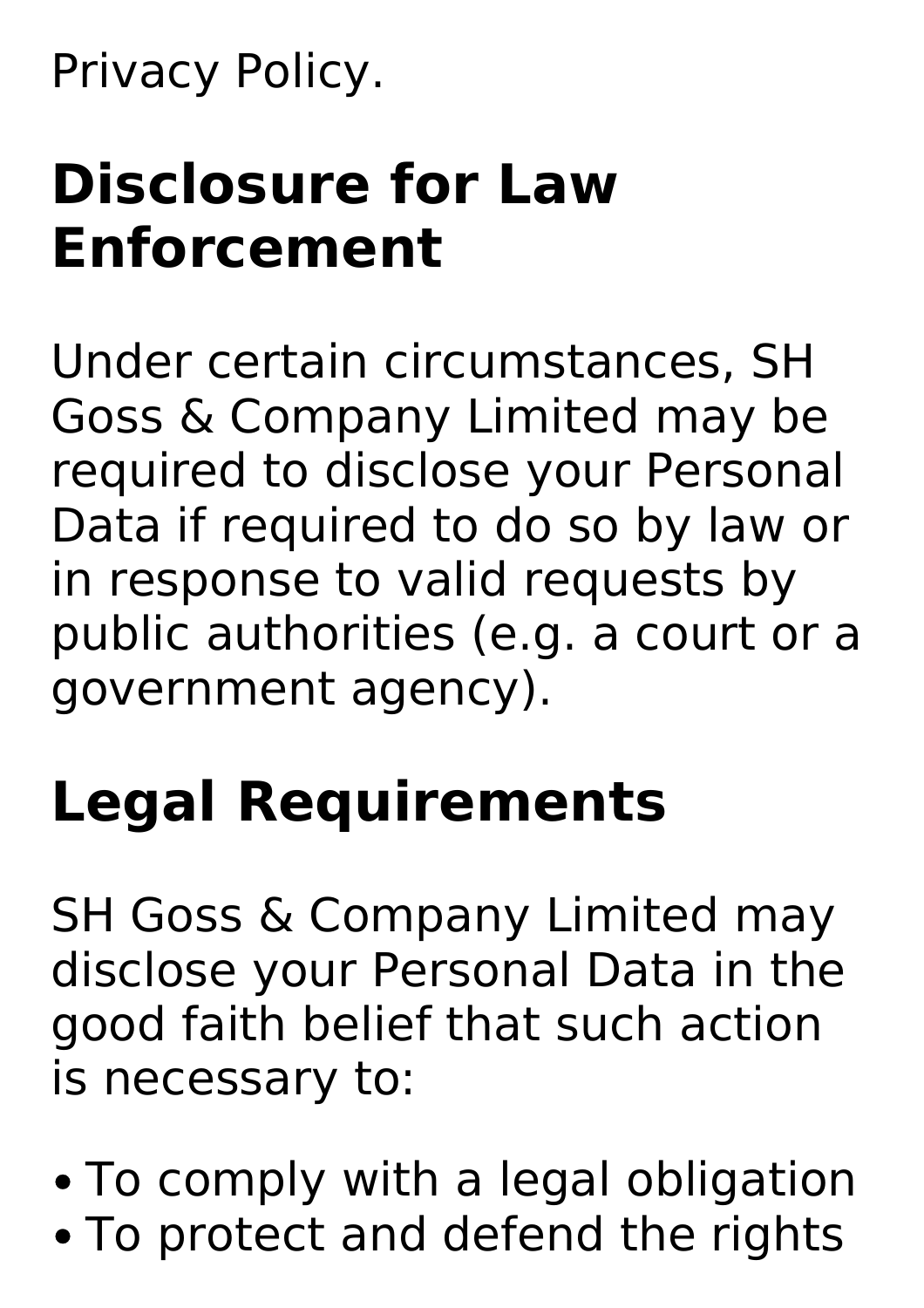or property of SH Goss & Company Limited

- To prevent or investigate possible wrongdoing in connection with the Service
- To protect the personal safety of users of the Service or the public
- To protect against legal liability

# **Security of Data**

The security of your data is important to us but remember that no method of transmission over the Internet or method of electronic storage is 100% secure. While we strive to use commercially acceptable means to protect your Personal Data, we cannot guarantee its absolute security.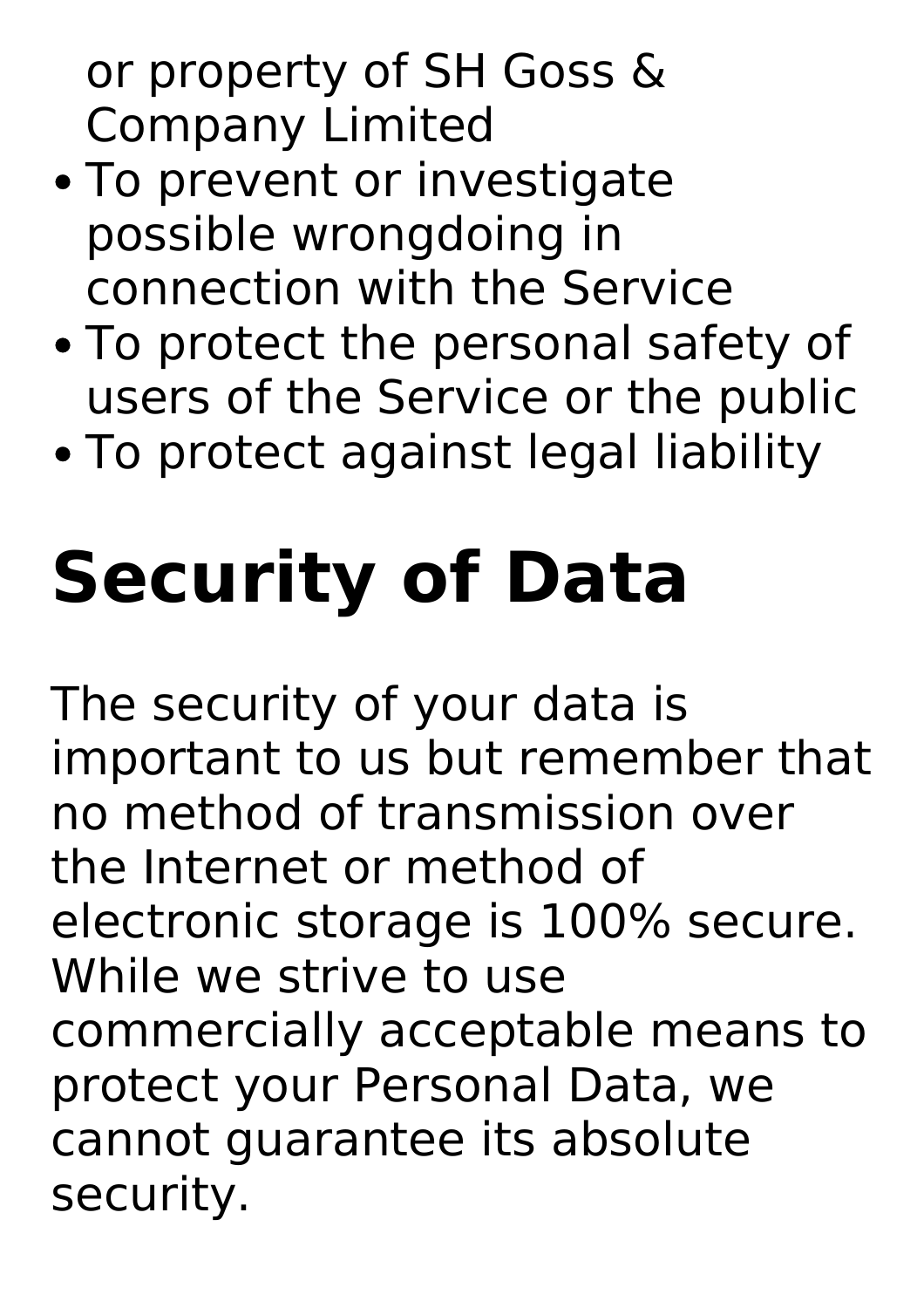### **Our Policy on "Do Not Track" Signals under the California Online Protection Act (CalOPPA)**

We do not support Do Not Track ("DNT"). Do Not Track is a preference you can set in your web browser to inform websites that you do not want to be tracked.

You can enable or disable Do Not Track by visiting the Preferences or Settings page of your web browser.

### **Your Data**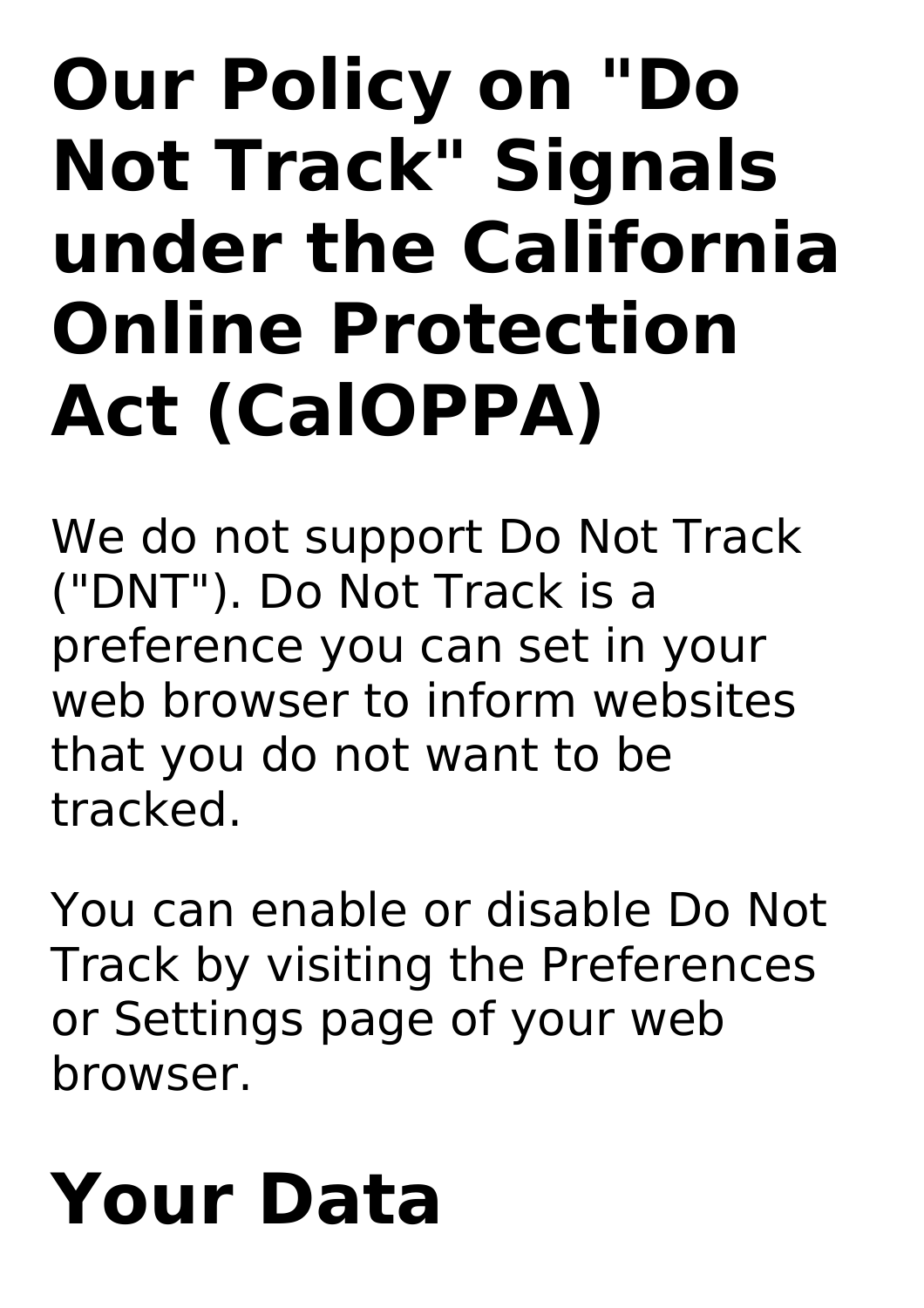### **Protection Rights under the General Data Protection Regulation (GDPR)**

If you are a resident of the European Economic Area (EEA), you have certain data protection rights. SH Goss & Company Limited aims to take reasonable steps to allow you to correct, amend, delete or limit the use of your Personal Data.

If you wish to be informed about what Personal Data we hold about you and if you want it to be removed from our systems, please contact us.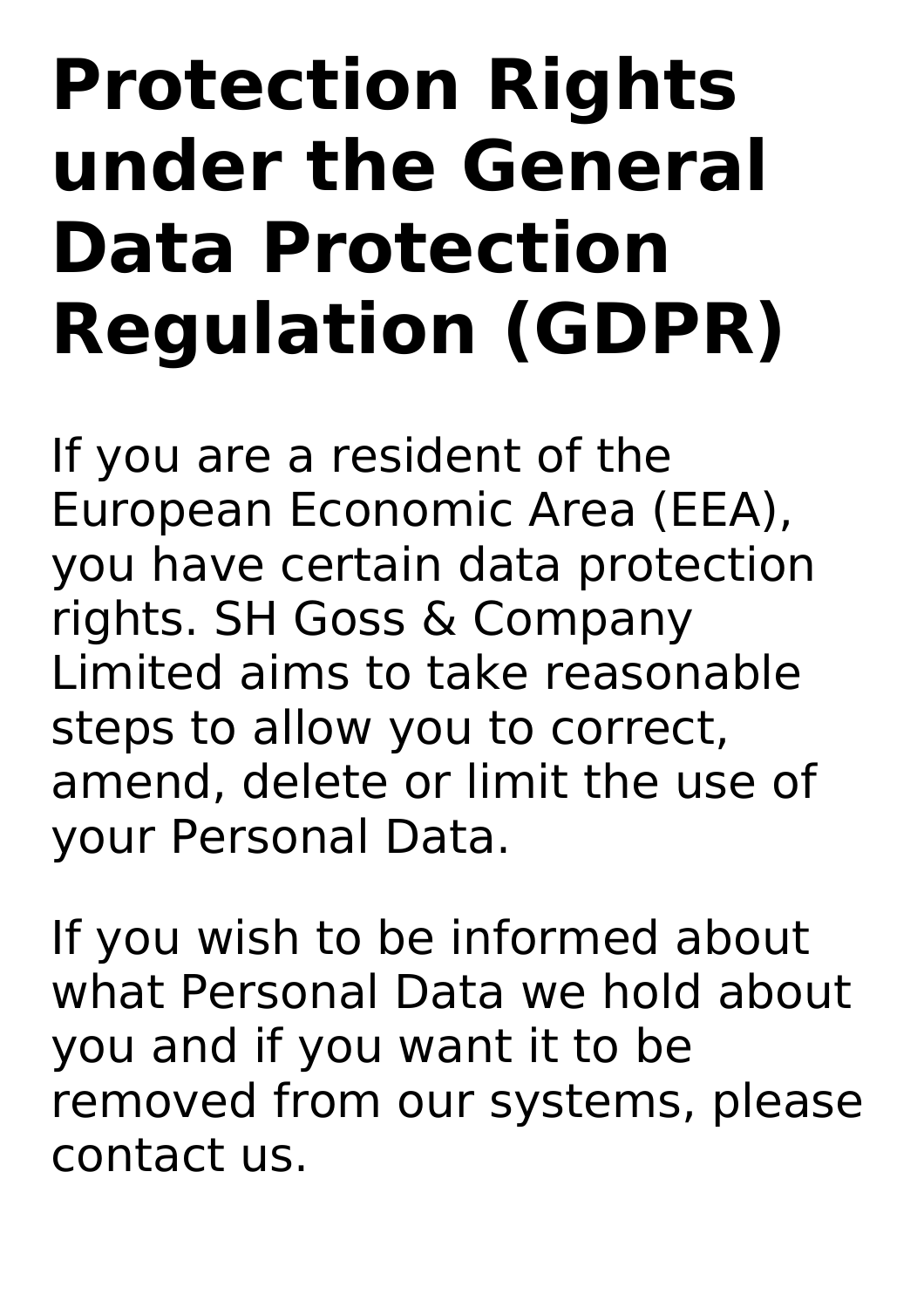In certain circumstances, you have the following data protection rights:

- **The right to access, update or delete the information we have on you.** Whenever made possible, you can access, update or request deletion of your Personal Data directly within your account settings section. If you are unable to perform these actions yourself, please contact us to assist you.
- **The right of rectification.** You have the right to have your information rectified if that information is inaccurate or incomplete.
- **The right to object.** You have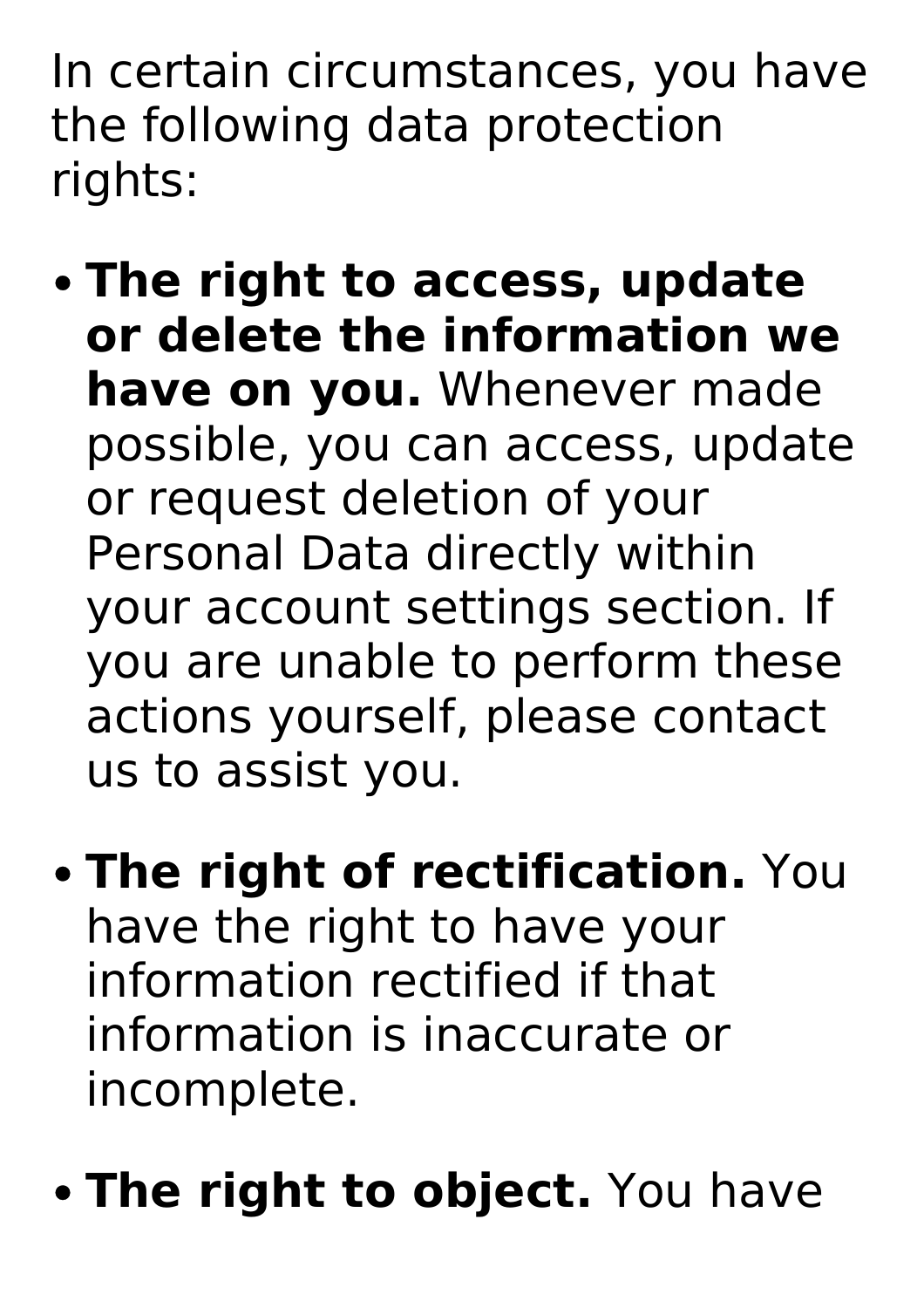the right to object to our processing of your Personal Data.

- **The right of restriction.** You have the right to request that we restrict the processing of your personal information.
- **The right to data portability.** You have the right to be provided with a copy of the information we have on you in a structured, machine-readable and commonly used format.
- **The right to withdraw consent.** You also have the right to withdraw your consent at any time where SH Goss & Company Limited relied on your consent to process your personal information.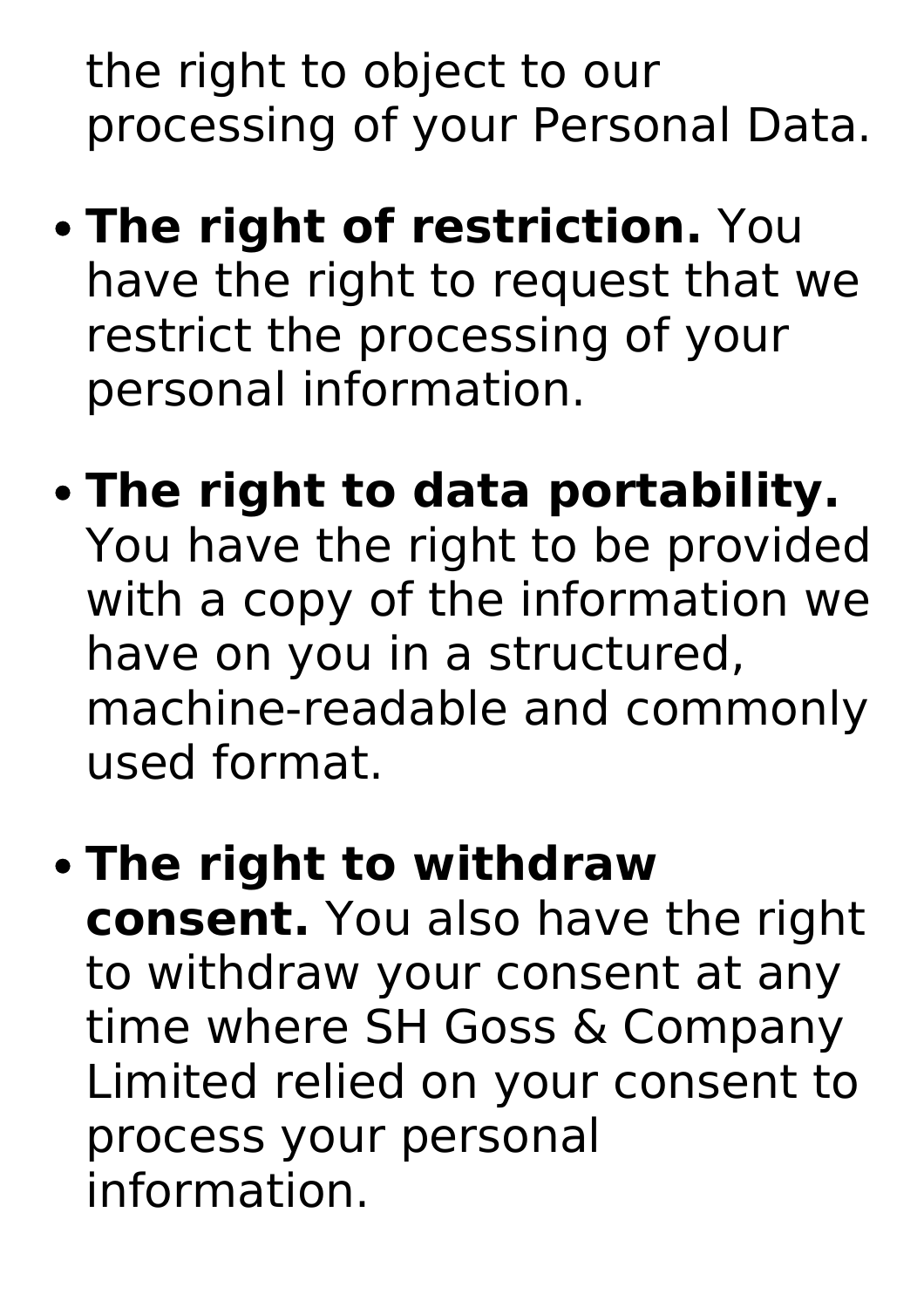Please note that we may ask you to verify your identity before responding to such requests.

You have the right to complain to a Data Protection Authority about our collection and use of your Personal Data. For more information, please contact your local data protection authority in the European Economic Area (EEA).

### **Service Providers**

We may employ third party companies and individuals to facilitate our Service ("Service Providers"), provide the Service on our behalf, perform Service related services or assist us in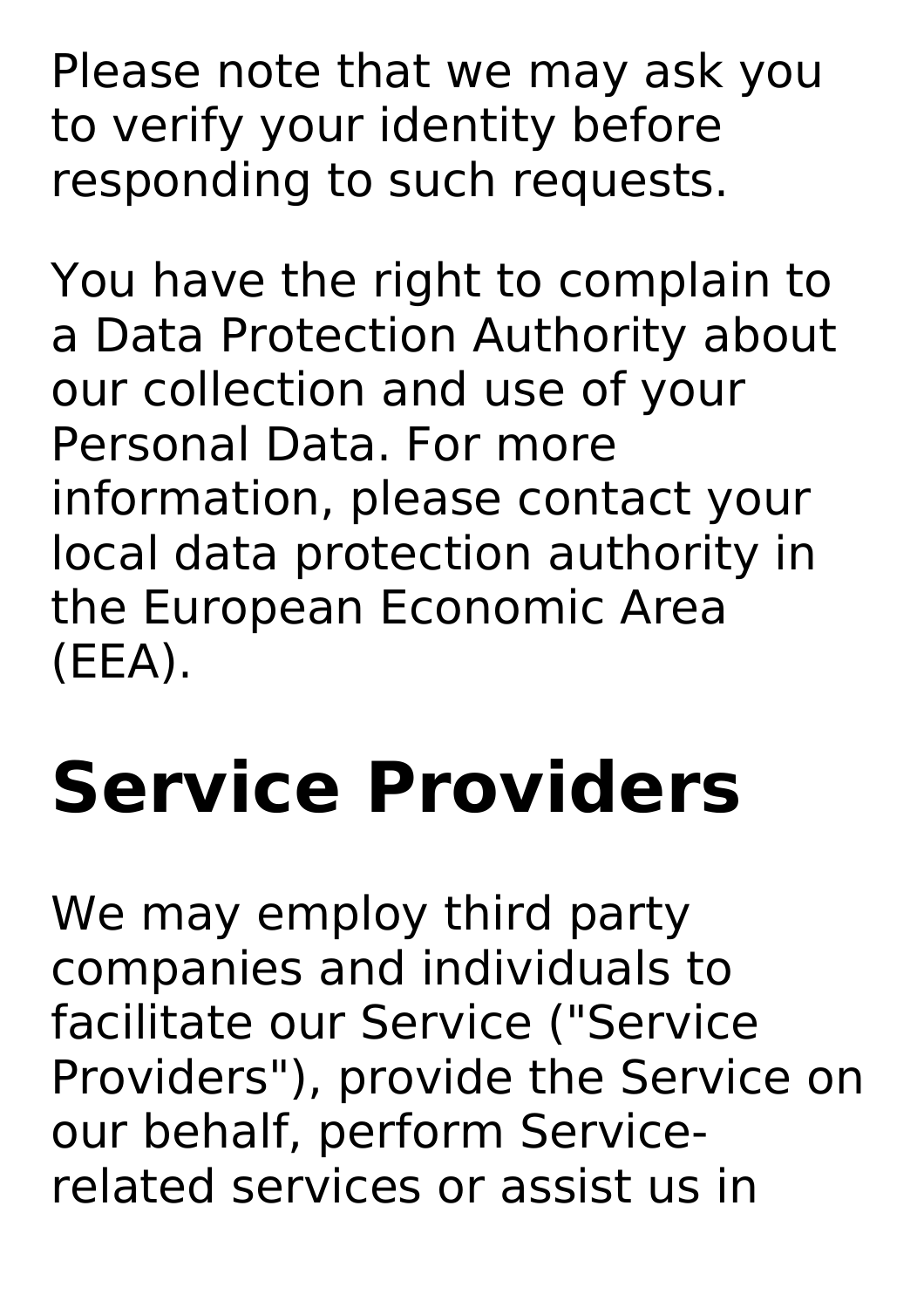analysing how our Service is used.

These third parties have access to your Personal Data only to perform these tasks on our behalf and are obligated not to disclose or use it for any other purpose.

#### **Behavioral Remarketing**

SH Goss & Company Limited uses remarketing services to advertise on third party websites to you after you visited our Service. We and our third-party vendors use cookies to inform, optimise and serve ads based on your past visits to our Service.

#### **Google Ads (AdWords)**

Google Ads (AdWords)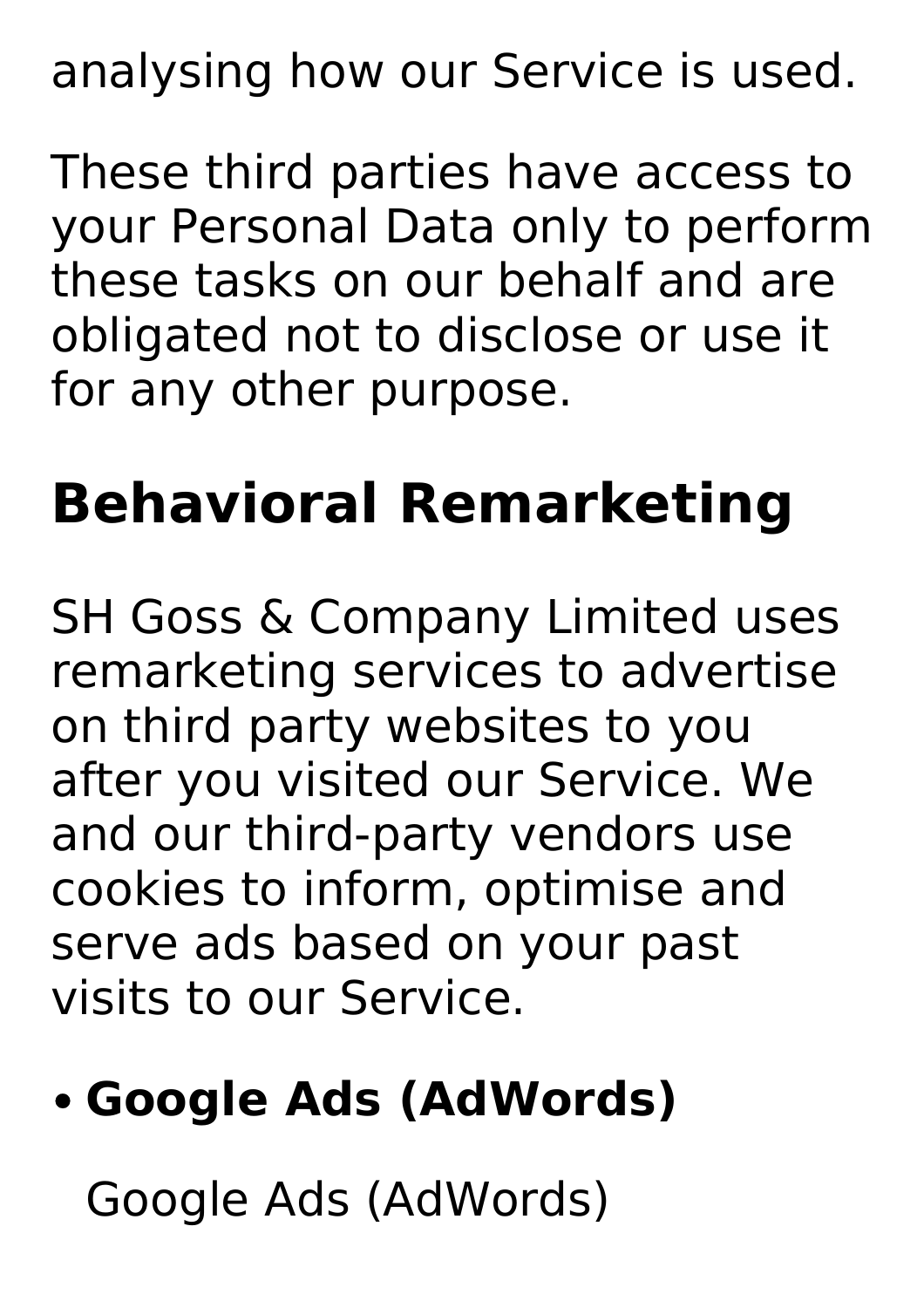remarketing service is provided by Google Inc.

You can opt-out of Google Analytics for Display Advertising and customise the Google Display Network ads by visiting the Google Ads Settings page: http://www.google.com/settings/ad

Google also recommends installing the Google Analytics Opt-out Browser Add-on https://tools.google.com/dlpage/ga - for your web browser. Google Analytics Opt-out Browser Add on provides visitors with the ability to prevent their data from being collected and used by Google Analytics.

For more information on the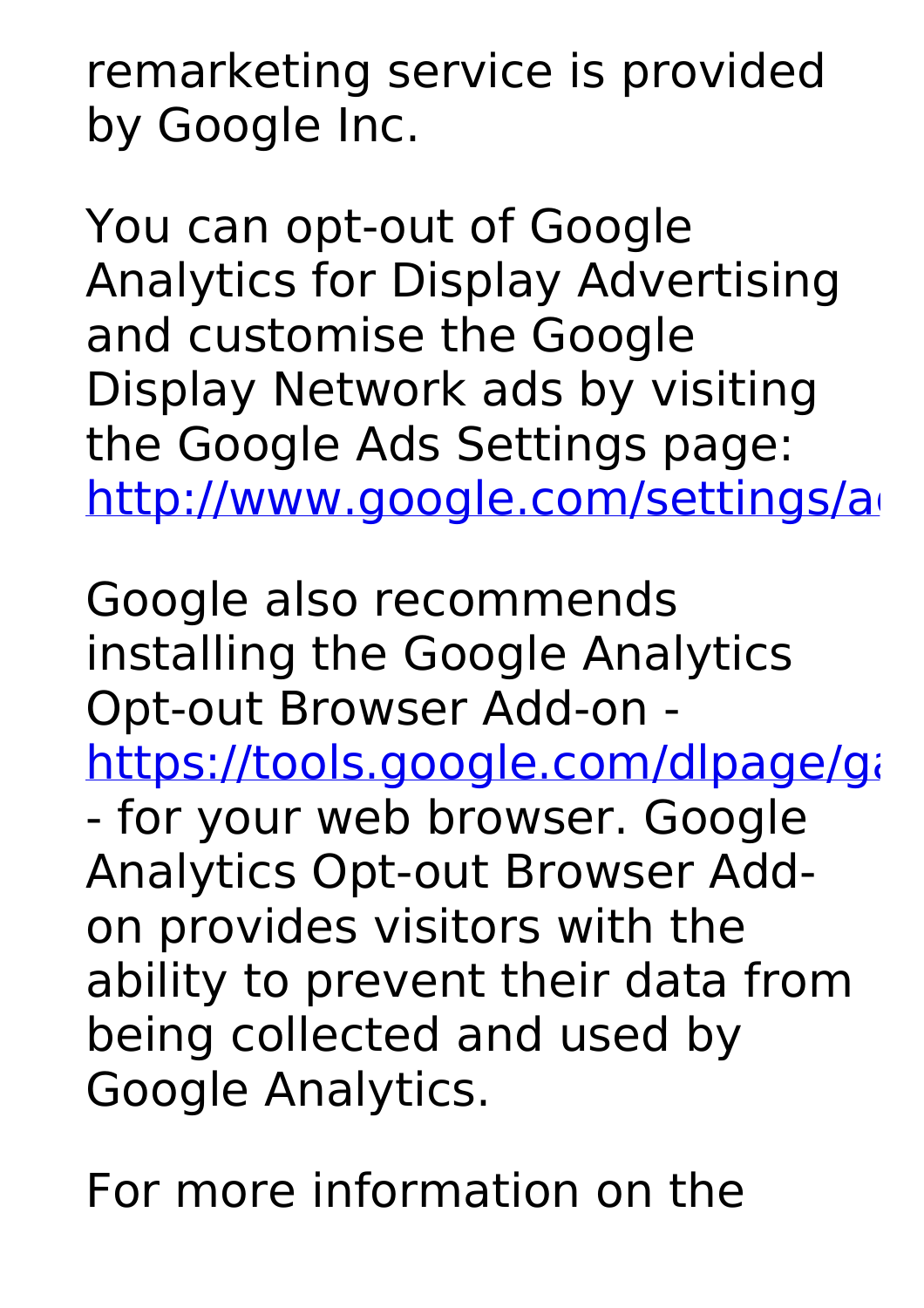privacy practices of Google, please visit the Google Privacy & Terms web page: https://policies.google.com/privacy  $h$ =en

### **Links to Other Sites**

Our Service may contain links to other sites that are not operated by us. If you click a third party link, you will be directed to that third party's site. We strongly advise you to review the Privacy Policy of every site you visit.

We have no control over and assume no responsibility for the content, privacy policies or practices of any third party sites or services.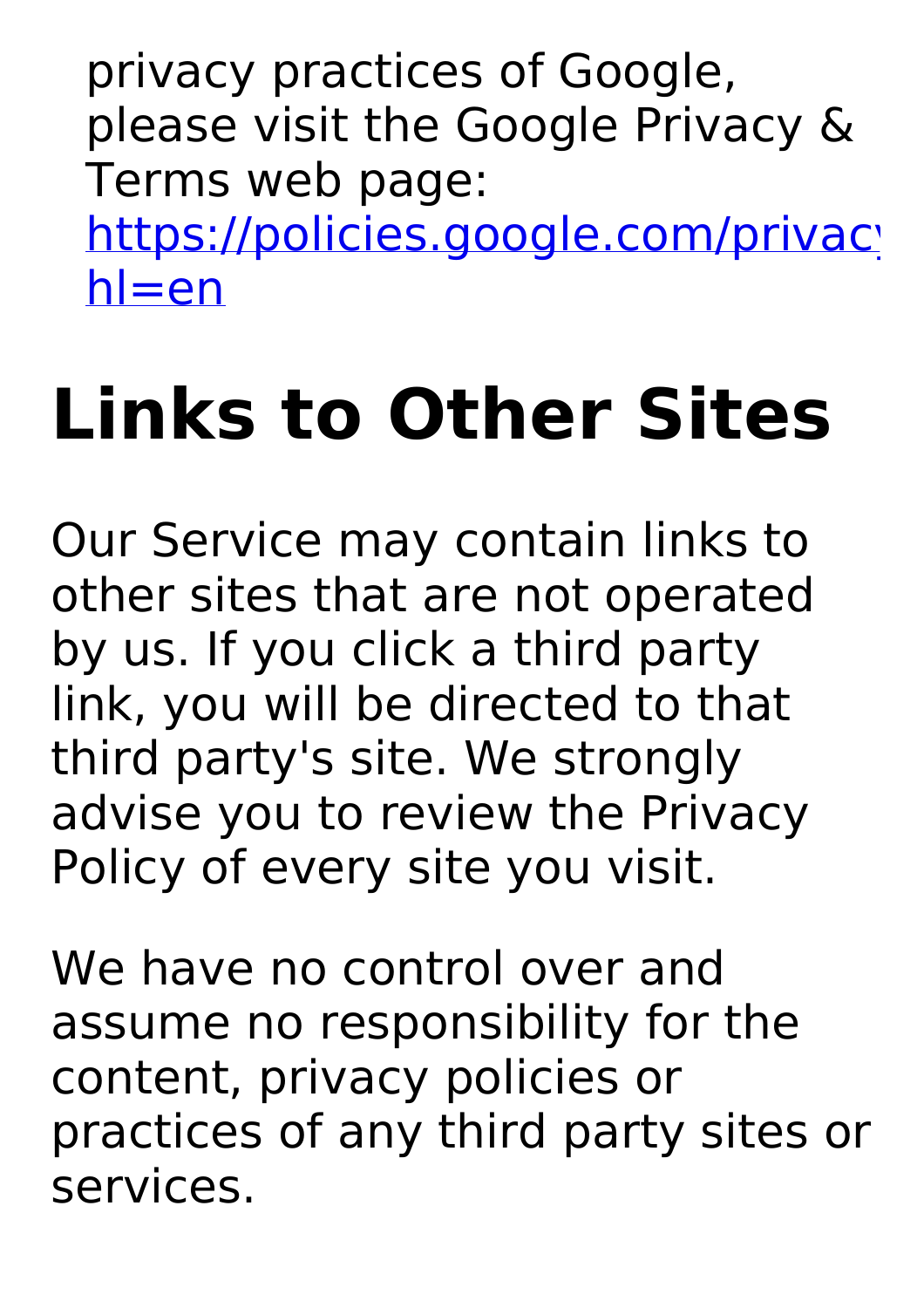### **Children's Privacy**

Our Service does not address anyone under the age of 18 ("Children").

We do not knowingly collect personally identifiable information from anyone under the age of 18. If you are a parent or guardian and you are aware that your Child has provided us with Personal Data, please contact us. If we become aware that we have collected Personal Data from children without verification of parental consent, we take steps to remove that information from our servers.

## **Changes to This**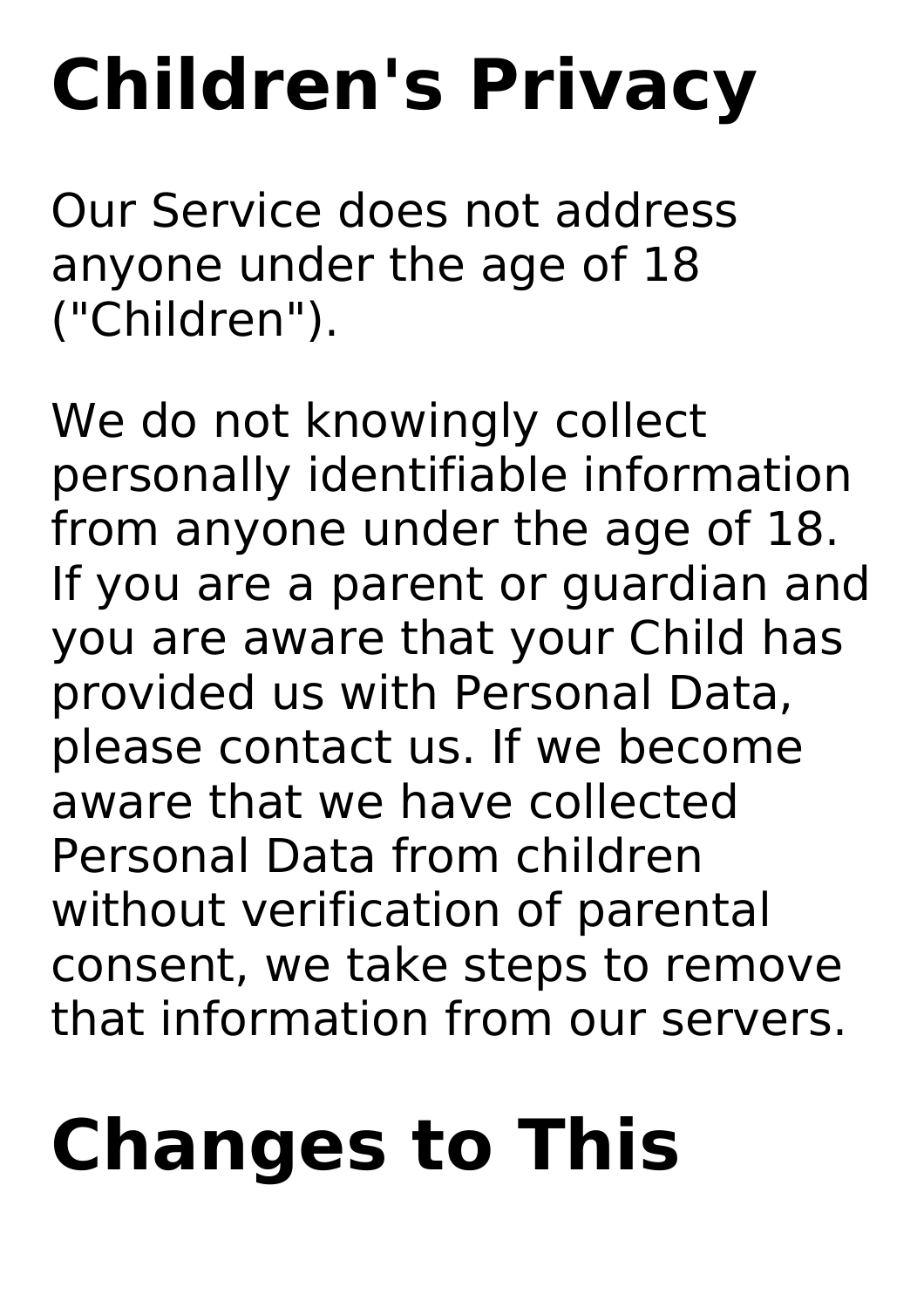# **Privacy Policy**

We may update our Privacy Policy from time to time. We will notify you of any changes by posting the new Privacy Policy on this page.

We will let you know via email and/or a prominent notice on our Service, prior to the change becoming effective and update the "effective date" at the top of this Privacy Policy.

You are advised to review this Privacy Policy periodically for any changes. Changes to this Privacy Policy are effective when they are posted on this page.

### **Contact Us**